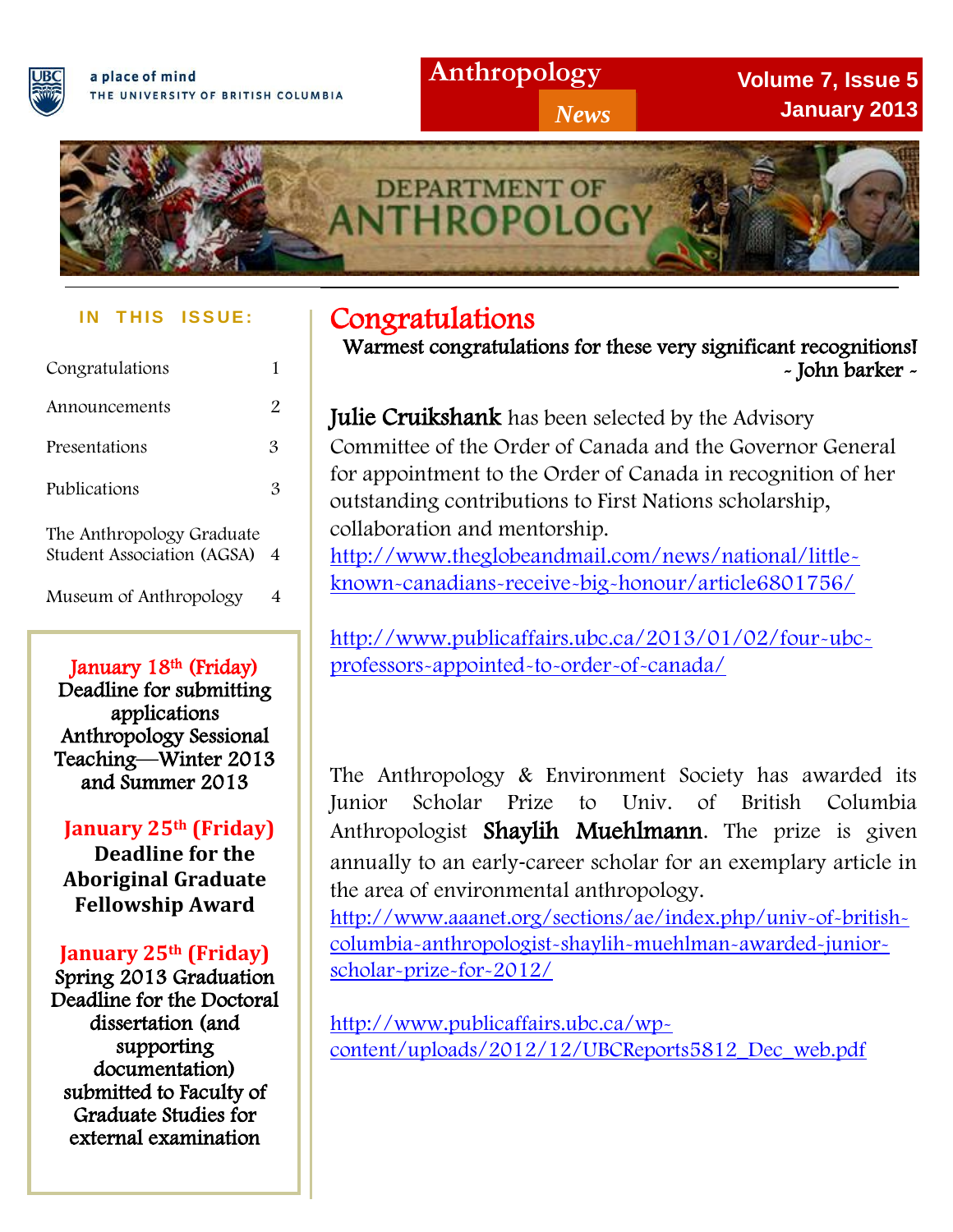## Announcements

### I. Anthropology Sessional Teaching—Winter 2013 and Summer 2013

Released Date: December 19, 2012

To: Anthropology Faculty, Sessional Faculty, and Anthropology Ph. D. Candidates From: Andrew Martindale, Anthropology Undergraduate Studies Committee Andrew.Martindale@ubc.ca

The Anthropology Undergraduate Studies Committee seeks applicants for sessional Winter 2013 day and evening appointments and Summer 2013 appointments. Salary depends on rank and experience.

Applicants must hold a Ph. D. or have been advanced to full candidacy by the application deadline. Ph. D. candidates at UBC must have the authorization of the Faculty of Graduate Studies to teach as sessional instructors. The settlement of any outstanding fees may be a precondition for such authorization.

Appointment is subject to budgetary funding and a minimum enrollment of 35 students is normally required by the Faculty of Arts; courses with enrollments below that number will be cancelled.

For up to date schedule information, please check: [http://www.students.ubc.ca](http://www.students.ubc.ca/)

### Winter 2013:

Anth 100-005 (3 credits): Introduction to Cultural Anthropology, MW 4 p.m. – 5:30 p.m., Term II Anth 100 (3 credits): Introduction to Cultural Anthropology, TBA, Term I Anth 103-002 (3 credits): Introduction to World Archaeology, MW 10 a.m. to 11 a.m., Term I Anth 201-001 (3 credits): Ethnic Relations, MWF 12 noon – 1 p.m. Term I Anth 217-002 (3 credits): Culture and Communication, TBA, Term I Anth 351-001 (3 credits): Ethnography: Melanesia, T Th 9:30 a.m. – 11 a.m., Term I

### Summer 2013:

Anth 100 (3 credits): Introduction to Cultural Anthropology, TBA, Term I or II Anth 341 (3 credits): Museum, Heritage and Memory, TBA, Term I or II Anth 403 (3 credits): Ethnography of a Special area (area open), TBA, Term I or II

Please apply e-mail to **Radicy.Braletic@ubc.ca** 

Applications must include a C.V., an outline and reading list for each proposed course, and the names, addresses, and phone numbers of three referees. The deadline for submitting applications: Friday, January 18, 2013. Only candidates being considered for appointment will be contacted.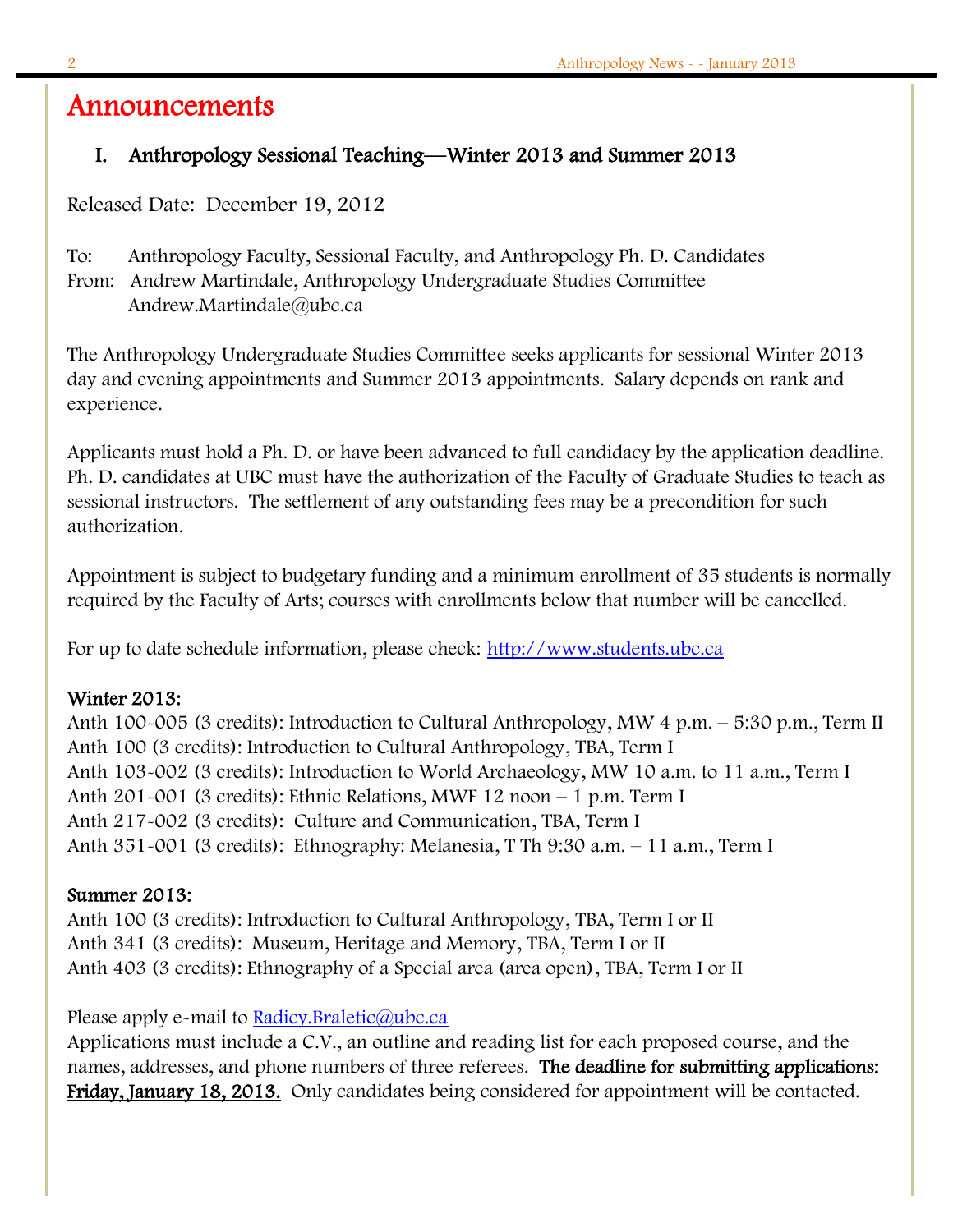$\overline{a}$ 

#### II. Call for Applications: Aboriginal Graduate Fellowships

The UBC offers multi-year fellowships to Master's and doctoral Aboriginal students. Award winners are selected on the basis of academic merit through an annual competition, administered by the Faculty of Graduate Studies in consultation with the First Nations House of Learning. Approximately a dozen new fellowships are offered each year.

Please submit your completed application and required documents not later than **January** 25, 2013 - Friday, to the Anth Grad Office (Anso 2124)

## Presentation

#### R.G.Matson

2012. Basketmaker II Diet and Ethnicity. Paper presented at "Celebrate Cedar Mesa", Nov. 10, 2012, Blanding, Utah.

## Publications

#### John Barker

2012. "The Politics of Christianity in Papua New Guinea." In Matt Tomlinson and Debra McDougall (eds), Christian Politics in Oceania, pp. 146-70. Oxford: Berghahn.

#### Kirsten Bell

2012. Cochrane reviews and the behavioural turn in evidence-based medicine. Health Sociology Review 21(3):313-321.

#### Kirsten Bell & Amy Salmon

2012. Good intentions and dangerous assumptions: Research ethics committees and illicit drug use research. Research Ethics 8(4):191-199.

Speller, Camilla F., Lorenz Hauser, Dana Lepofsky, Daniel Peterson, Jason Moore, Antonia Rodriguez, Madonna Moss, Iain McKechnie and Dongya Y. Yang 2012. High Potential for Using DNA from Ancient Herring Bones to Inform Modern Fisheries Management and Conservation. PLoS ONE 7(11):e51122.

#### Bruce Granville Miller

2012. Review of Ghost Dancing with Colonialism: Decolonization and Indigenous Rights at the Supreme Court of Canada. Grace Li Xiu Woo. Western Historical Quarterly. XLII (4): 512-13